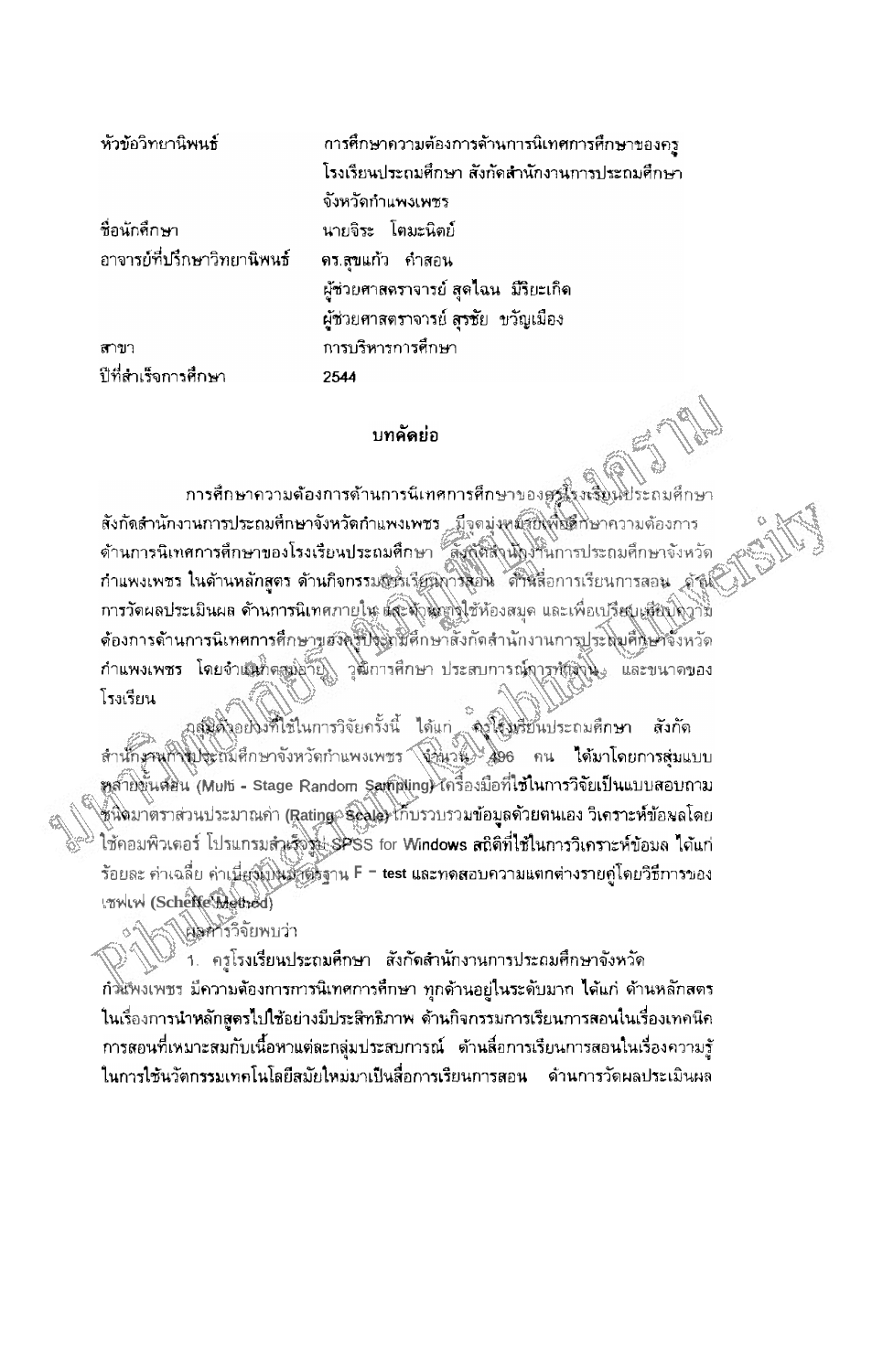ในการใช้นวัดกรรมเทคโนโลยีสมัยใหม่มาเป็นสื่อการเรียนการสอน ด้านการวัดนลประเมินผล ในเรื่องการสร้างเครื่องมือการวัดผลประเมินผลรูปแบบต่าง ๆ เช่น การสังเกต การสัมภาษณ์ ้ และแบบทดสอบอย่างถูกต้องและตรงตามหลักสูตร – ด้านการนิเทศภายในในเรื่องความรู้เกี่ยว ้กับวิทยาการใหม่ ๆ แก่ครูในโรงเรียนในแต่ละหมวดวิชา และด้านการใช้ห้องสมุดในเรื่องการสืบ ้ค้นทางอินเตอร์เน็ต หรือการใช้เทคโนโลยีใหม่ ๆ มาใช้ในห้องสมุด

2. ครูโรงเรียนประถมศึกษา สังกัดสำนักงานการประถมศึกษาจังหวัด ้กำแพงเพชร ที่มีอายุต่างกัน มีความต้องการการนิเทศการศึกษาทุกด้าน แตกต่างกันอย่างมีนัย สำคัญทางสถิติที่ระดับ .05

3. ครูโรงเรียนประถมศึกษา สังกัดสำนักงานการประถมศึกษาจังหวัด กำแพงเพชร ที่มีวุฒิการศึกษาต่างกัน มีความต้องการการนิเทศการศึกษา ในด้านกุิงกร์รมิ การเรียนการสอนและด้านสื่อการเรียนการสอน แตกต่างกันอย่างมีนัยสำคัญที่จุดสิติที่ระดับ  $.05$ 

4. ครูโรงเรียนประถมศึกษา สังกัดสำนักงานการประติมติกษาจังหวัด กำแพงเพชร ที่มีประสบการณ์การทำงานต่างกัน มีทั้วกุมดียิงก\รหรรนิเทศการศึกษา ในด้าน ก็จกรรมการเรียนการสอน ด้านสื่อการเรียนหริกสอน ดังนี้มารณีพิศภายในและด้านการใช้ห้อง สมุด แตกต่างกันอย่างมีนัยสำคัญทางสถิติที่สุดปี  $\frac{\lambda_S}{\lambda_S}$ 

5. ครูโรงเรียนประกุมศึกษ์ โด๊ที่ตล้านกงานการประถมตึกษาจึงิตวัด กำแพงเพชร ที่อยู่ในโรงรัยมูลุนักจิต่างค้น มีความต้องการการนิเทศการศึกษา ในด้านกิจกรรม การเรียนการลอน ตัวนรียิงกุ่งเรียนการสอน ด้านการวัดผลประเภิมพิจู ได้รู้ด้านการใช้ห้องสมุด ALLE OF CHANGE AND REAL แตกต่างกันอยู่สมินัยสิ่งที่ญี่ทางสถิติที่ระดับ .05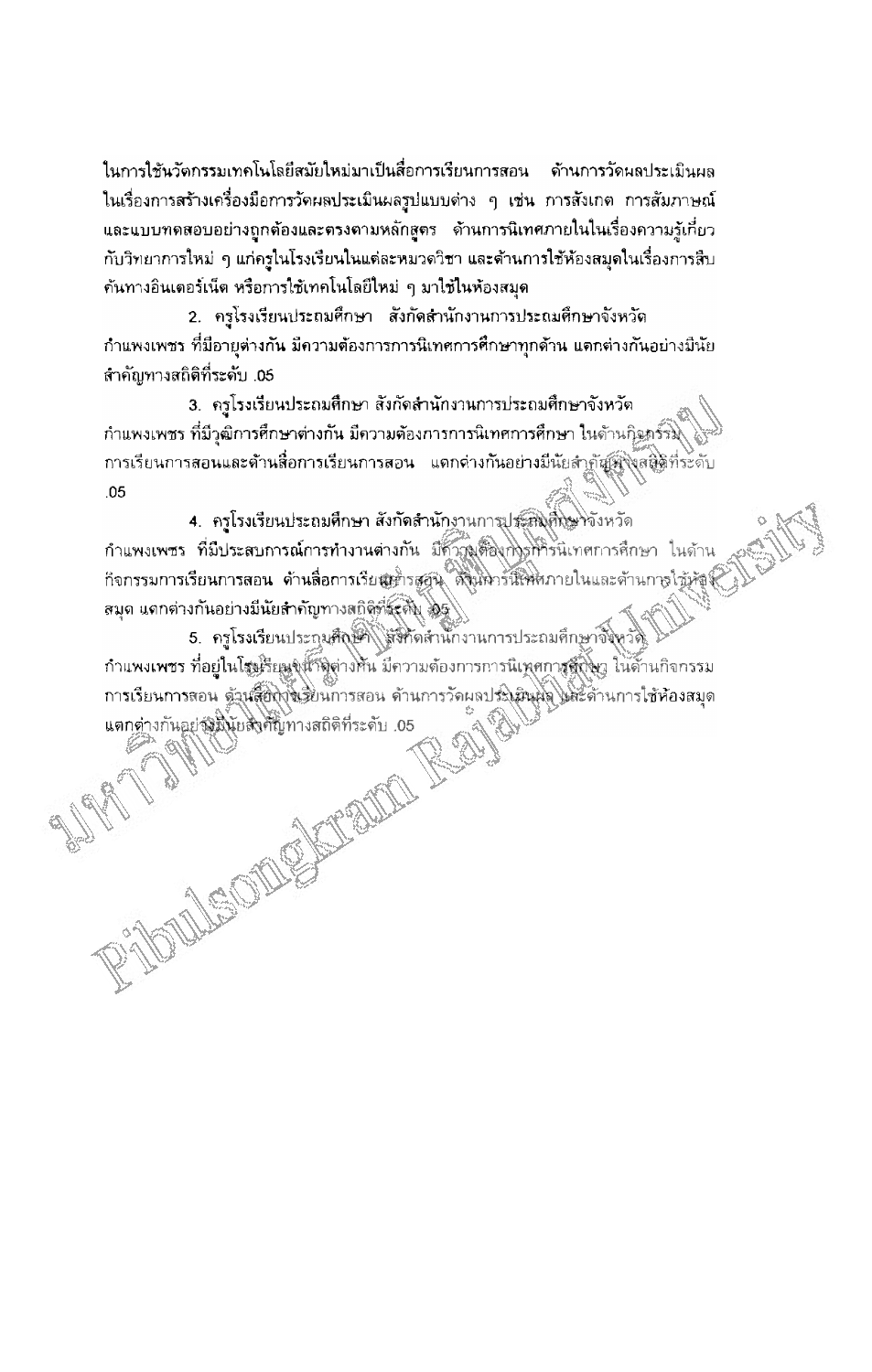**Author Advisors Field Year THE STUDY** OF **DUCATlONAL SUPERVISTION** NEEDS **OF THE PRIMARY SCHOOL TEACHERS UNDER THE JURISDICTION** OF **PRIMARY EDUCATION OF KAMPHANGPHET PROVINCE Mr. Jeera** Tomanit **Dr. Sukkeaw Kamsom Assistant Professor Sudchanai Meeriyagerd Assistant Professor Surachai Kwanmuang Educational Administration** 2001

## **ABSTRACT**

The **purpose of this research was lo** study the educational supervision **needs of the primary school teachers under the jurisdiction of pnrnary education of**  Kamphaengphet **Province** in **every aspects** : **curriculum, activities in teaching, resources,**  evaluation. internal supervision and library using and to compare the educational **supervision needs of primary school teachers under the jurisdiction of primary education**  of Karnphaengphet Rfovince from different age. education, experience In working and **sizes** of **schools.** 

**Subjects of thrs research were 496 the primary school teachers under the jurisdiction of primary education of Karriphaengphet Provinces by using the Mufti Stage Random Sampling** . **The instrument of this research was a Rating-Scale questionnaire.**  SRSS<sup>V</sup> for windows programe was used for analysis. Statistics was percentage, mean **and laverage, F-test. The difference of each muple** was **tested by Scheffe'** Method.

**The results revealed that** :

**(1) The primary school teachers under the jurisdiction of primary education of Kamphaengphet Province had high** educational **supervision needs in every aspects** : **curriculum, it** was **concentrated on the efficiency cumculum using, activities** in **teaching**  were conecntrated on technical in teaching was suitable for every subjects, resources, **were concentrated on instrument's constructionfor evaluation such as obsetvation, Interview and the correct examination. internal supervision was concentrated on**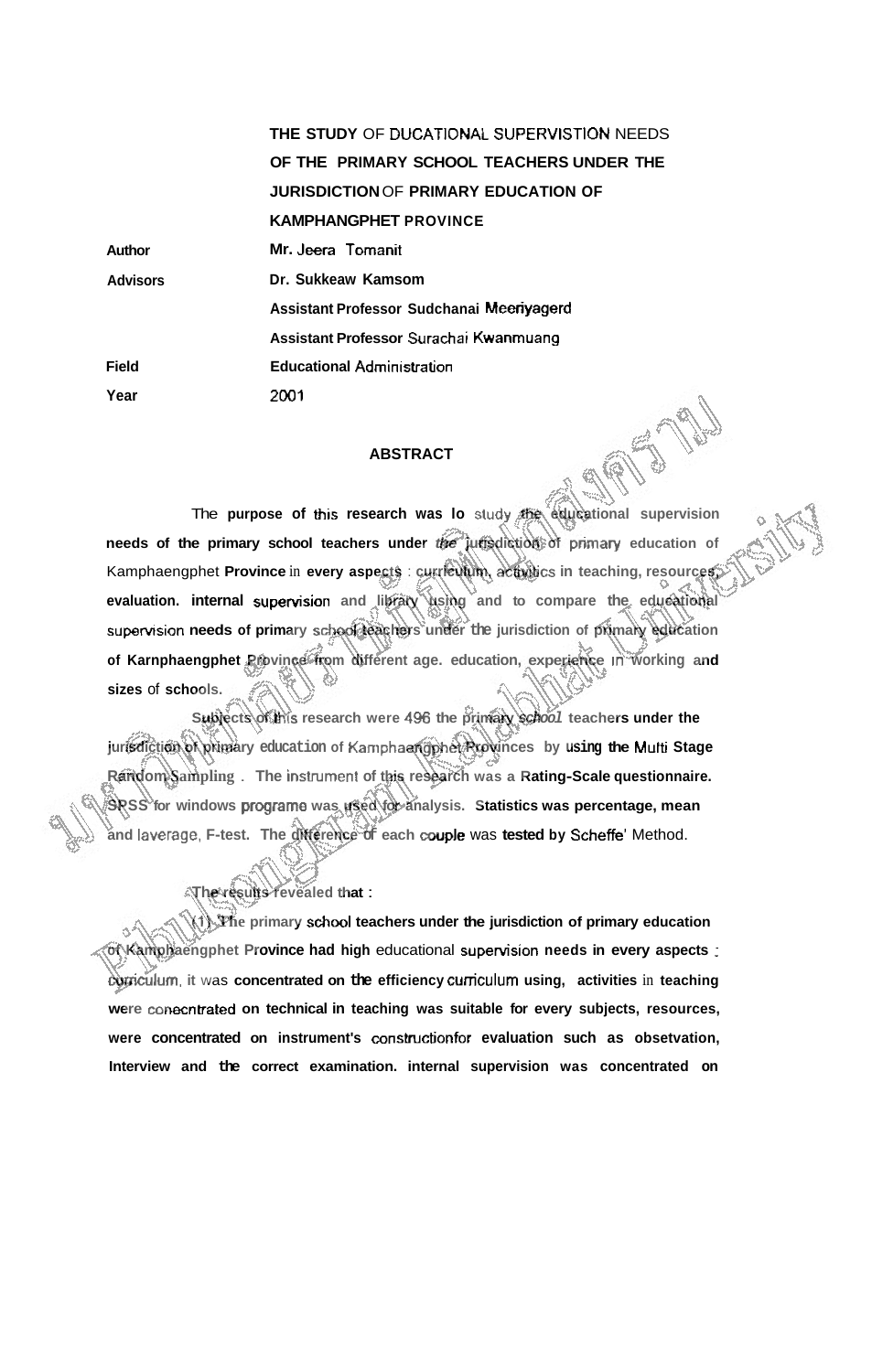**teaching new technology for teachers and library using wad concentrated on taking new technology or internet for searching in the library** .

(2) **The primary school teachers under he jurisdiction of primary education**  of Kamphaengphet province with different age had significantly different educational **supervision needs in every aspects at** .05 **level** 

**(3) The primary school teachers under the jurisdiction of primary education**  of **Kamphaengphet Province with different education had significantty different educational supervision needs in the aspects of activities in teaching and resources at**  .05 **level.** 

**(4) The primary school teachers under the jurisdiction of primary educational of Kamphaengphet Province with different experience in working had significantly different educational supervision needs in the aspects** of **advitables** in teaching, **resources,** internal **supervision and library using at -05 level.** 

**(5) The primary school teachers under the junsdiction of primary education of Kamphaengphet Province in every size of schools had significantly different**  educational supervision needs in the aspects of activities in teaching, resoluces, exaluation and library using at .  $\sigma$ spectry) of activities in teaching, resoluces,  $\sigma$  and  $\sigma$  and  $\sigma$  and  $\sigma$  and  $\sigma$  and  $\sigma$  and **evaluation and library using at .05 level.**